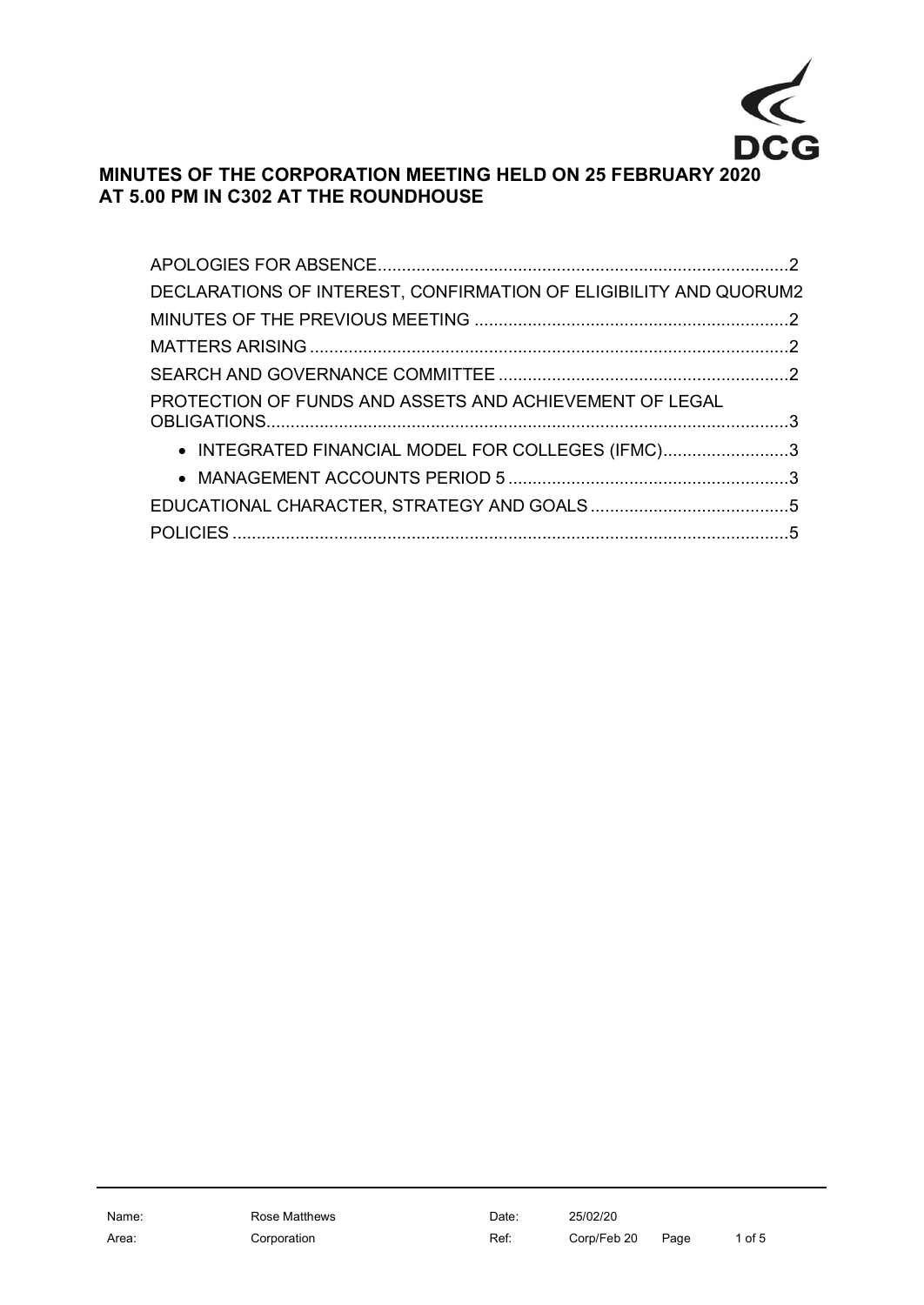

## **MINUTES OF THE CORPORATION MEETING HELD ON MONDAY 25 FEBRUARY 2020 AT 5.00 PM IN C302 AT THE ROUNDHOUSE**

- Present: Janet Morgan (Chair), Alan Brady, Sue Bradley, Hazel Clint, Phil Dover, Stuart Ellis, Mike Kapur, Martyn Marples, Graham Schuhmacher, Mandie Stravino
- In attendance: Aaron Denton (Minute number 32/19-20 only) Richard Eaton, April Hayhurst, Kate Martin, Heather Simcox, Pam Stanley (Minute number 31/19-20 only), Rose Matthews (Clerk)

<span id="page-1-4"></span><span id="page-1-3"></span><span id="page-1-2"></span><span id="page-1-1"></span><span id="page-1-0"></span>

| <b>PART ONE - GENERAL MINUTES</b> |                                                                                                                                      |  | <b>Date</b> |
|-----------------------------------|--------------------------------------------------------------------------------------------------------------------------------------|--|-------------|
| 46/19-20                          | <b>APOLOGIES FOR ABSENCE</b>                                                                                                         |  |             |
|                                   | Apologies for absence were received and accepted from Sue<br>Bradley, John Clay, Andrew Cochrane, Kevin Slack, Sagar<br>Johnson.     |  |             |
| 47/19-20                          | DECLARATIONS OF INTEREST, CONFIRMATION OF<br><b>ELIGIBILITY AND QUORUM</b>                                                           |  |             |
|                                   | All members were eligible and the meeting was quorate and<br>there were no new declarations.                                         |  |             |
| 48/19-20                          | <b>MINUTES OF THE PREVIOUS MEETING</b>                                                                                               |  |             |
|                                   | Approved: The minutes of the meeting held on 16<br>December 2019 were formally approved and signed as a<br>true and accurate record. |  |             |
| 49/19-20                          | <b>MATTERS ARISING</b>                                                                                                               |  |             |
| 32/19-20                          | Hazel and Aaron met outside of the meeting and resolved the<br>query regarding the report.                                           |  |             |
| 34/19-20                          | The SED would be presented at May's Corporation meeting.                                                                             |  |             |
| 35/19-20                          | The OFS had published a list of key deadlines.                                                                                       |  |             |
| 50/19-20                          | <b>SEARCH AND GOVERNANCE COMMITTEE</b>                                                                                               |  |             |
|                                   | The Corporation Chair discussed the key points from the<br>Search and Governance Committee held on 24 January 2020.                  |  |             |
|                                   | Alan Brady was approached to join the Standards Committee<br>as the Chair of the JWC Local Board.                                    |  |             |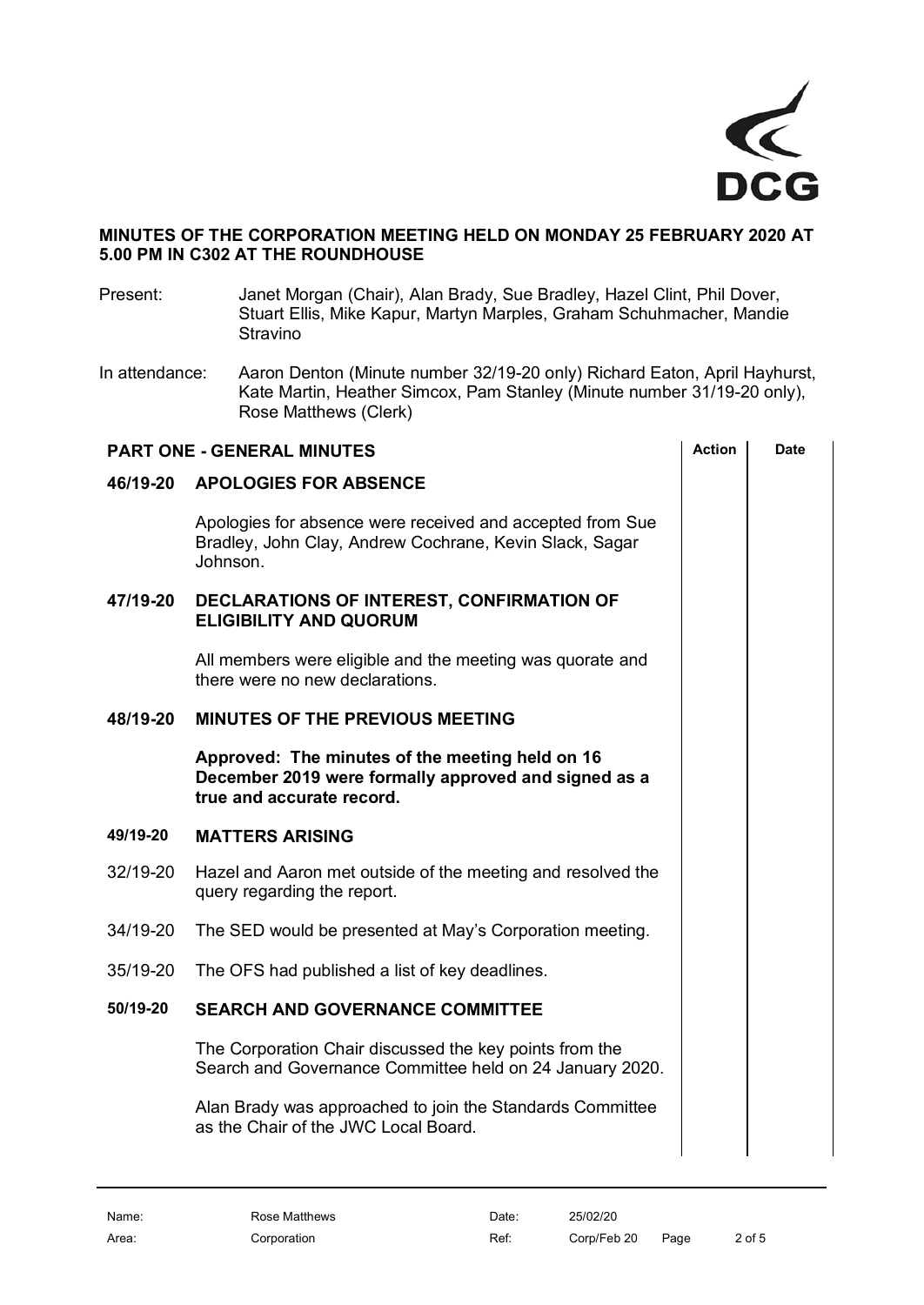<span id="page-2-0"></span>

|          | The role of the Finance Committee was discussed, the<br>Committee consisted of three members - due to quoracy it had<br>been rearranged twice. Search Committee members noted the<br>financial reporting at Corporation and assurance through Audit<br>Committee and as such it was recommended to dissolve the<br>Finance Committee and appoint a finance 'lead governor' who<br>would regularly meet with the CFO and provide financial<br>oversight and scrutiny. |            |          |
|----------|----------------------------------------------------------------------------------------------------------------------------------------------------------------------------------------------------------------------------------------------------------------------------------------------------------------------------------------------------------------------------------------------------------------------------------------------------------------------|------------|----------|
|          | Approved: Corporation approved the recommendation to<br>dissolve the Finance Committee and appoint a finance<br>'lead governor'.                                                                                                                                                                                                                                                                                                                                     |            |          |
|          | The Committee recommended to extend the Co-opted<br>Governor to Audit Committee for a further year until July 2021.                                                                                                                                                                                                                                                                                                                                                  |            |          |
|          | Approved: Corporation approved the recommendation to<br>extend the Co-opted Governor to Audit Committee for a<br>further year.                                                                                                                                                                                                                                                                                                                                       |            |          |
|          | Change to the Corporation agenda had also been discussed to<br>allow more time for 'strategic think'. It was agreed to focus the<br>agenda on three key areas:- Educational Character, Strategy<br>and Goals, Protection of Funds and Assets and Achievement<br>of Legal Obligations and Educational Performance and Quality.                                                                                                                                        |            |          |
| 51/19-20 | <b>PROTECTION OF FUNDS AND ASSETS AND</b><br><b>ACHIEVEMENT OF LEGAL OBLIGATIONS</b>                                                                                                                                                                                                                                                                                                                                                                                 |            |          |
|          | <b>Integrated Financial Model for Colleges (IFMC)</b>                                                                                                                                                                                                                                                                                                                                                                                                                |            |          |
|          | The CFO explained the context around the introduction of the<br>IFMC and the ESFA's rationale for introducing - due to<br>problems in the sector and a number of colleges going into<br>intervention and the new administration regime.                                                                                                                                                                                                                              |            |          |
|          | Multiple versions had been issued by the ESFA and the CFO<br>was now on the sixth iteration and the CFO had mapped the<br>submission documentation to the latest model. He clarified this<br>was in addition to the financial forecast at the end of July.                                                                                                                                                                                                           |            |          |
|          | The CFO had provided a high level overview and had shared<br>the detail with Martyn Marples (Governor). Martyn asked to<br>clarify the calculation for EBITDA. This model appeared a<br>variation to the accounts. The CFO to investigate.                                                                                                                                                                                                                           | <b>CFO</b> | 29/02/20 |
|          | <b>Management Accounts Period 5</b>                                                                                                                                                                                                                                                                                                                                                                                                                                  |            |          |
|          | Period 5 Management Accounts was challenging, with next<br>year anticipating an improvement as funding rates increase. A<br>key assumption was that teachers' pension increases will be                                                                                                                                                                                                                                                                              |            |          |
|          | subsidised by the Government. It is assumed that will<br>continue, but there was some headroom in pay figures if that<br>did not continue.                                                                                                                                                                                                                                                                                                                           |            |          |

<span id="page-2-2"></span><span id="page-2-1"></span>Name: Rose Matthews **Date:** 25/02/20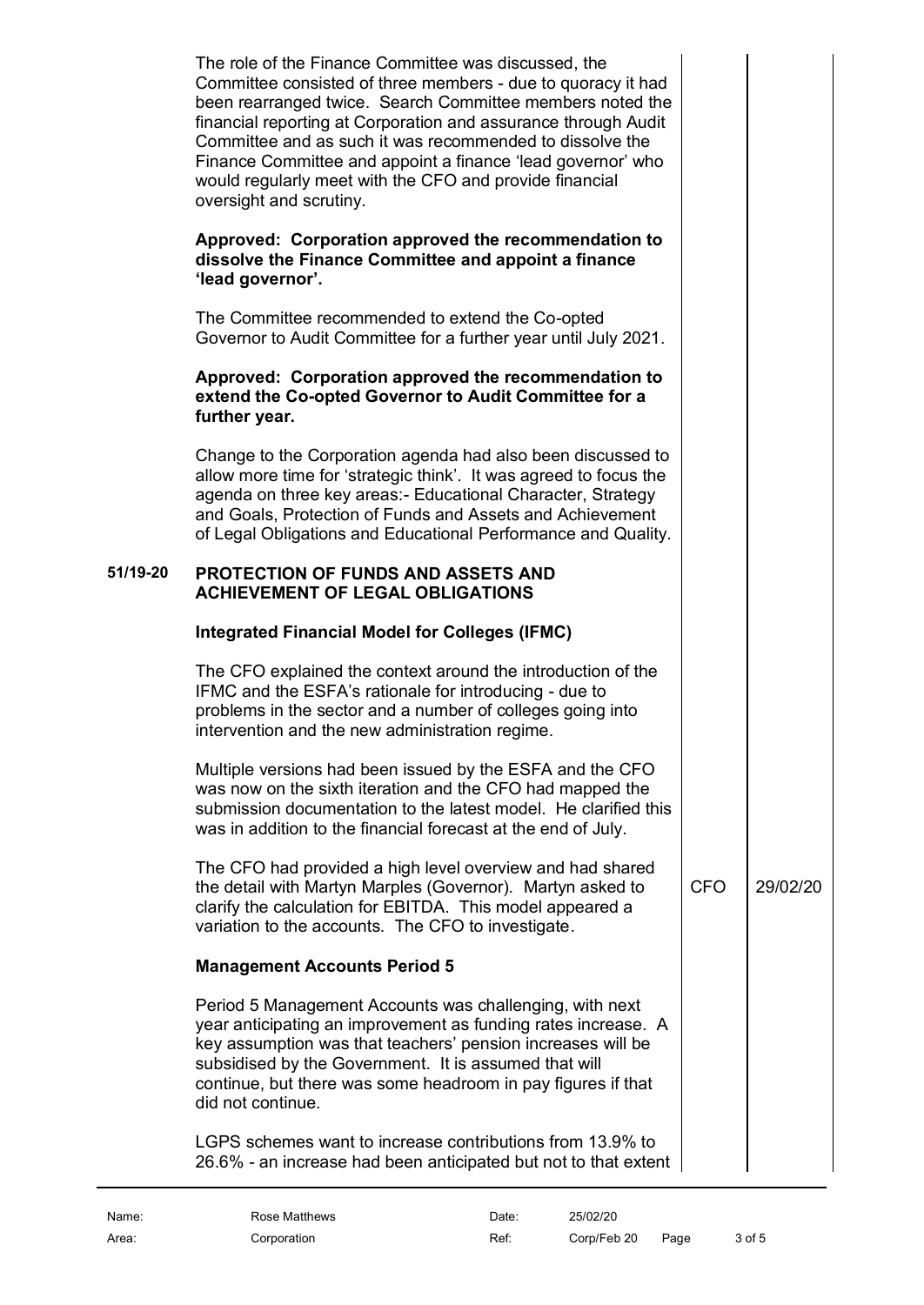and as such the Group had arranged to implement over three years.

Current year challenging – our focus here is on cash and financial health ratings.

A decision on Lennartz was expected in the next 2-3 weeks.

Stuart Ellis observed the report didn't focus on the opportunities. The CFO acknowledged the organisation still needed to maintain its estate, reward its employees if they could afford it and needed to make increased pension contributions and as such still needed to maintain control of costs. The forecast had been made on assumptions.

Mike Kapur said there was an element of risk, the Group didn't know what Government policy would be and assumptions were based on the Group's skills of estimating. He questioned what the top three sensitivities were.

It was confirmed there was a guarantee on funding for student numbers, which was based on lagged learner numbers.

The key risks related to the Adult budget – which had reduced significantly in London, delivering on apprenticeships and managing the pay line against income.

The CFO explained that analysis carried out compared with last year showed higher levels of sickness than in previous years and the strategy was to make sure there were teachers in the classroom when staff were ill.

The Deputy CEO explained the strategy adopted at the JWC whereby teachers have to ring in absence by 7.00 am, which ensures that a teacher is available by 9.00 am, to cover the class. Putting an agency member in to cover the class does incur an extra cost, which had not been budgeted, but outweighed the risk by not having a specialist in the classroom or cancelling the class.

The Vice Chair said if the results improved, the success factor would be reflected in the budget, but not until the 2020-21 allocation.

The growth predicted in the budget for apprenticeships had not been substantiated and the CFO was working with the Deputy Principal to reprofile this. The Deputy Principal quoted external factors such as Brexit and the Levy, which had affected key employers Caterpiller and Plasticomnium, who had put a stop on new apprentices coming in. The costs had been reduced on the contract which would balance out. The Business Development team had been tasked with making up the shortfall.

ESOL had an extra £200k worth of enrolments in January. Roundhouse Thinking were not achieving the predicted turnover.